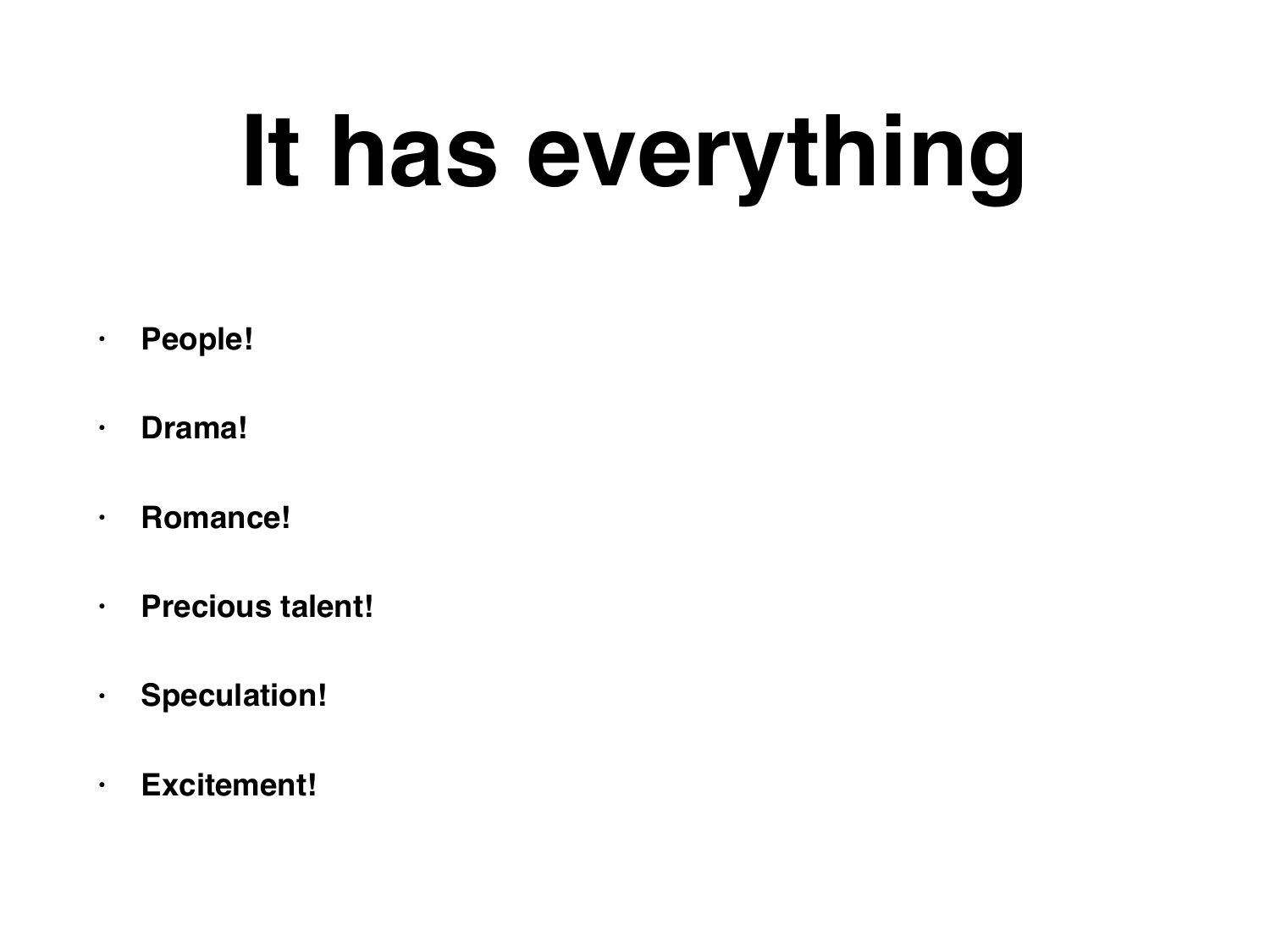# **The Structure**

- **• The European Football is based on the promotion-relegation principle**
- **• The clubs**
- **The leagues**
- **• The UEFA as its governing body**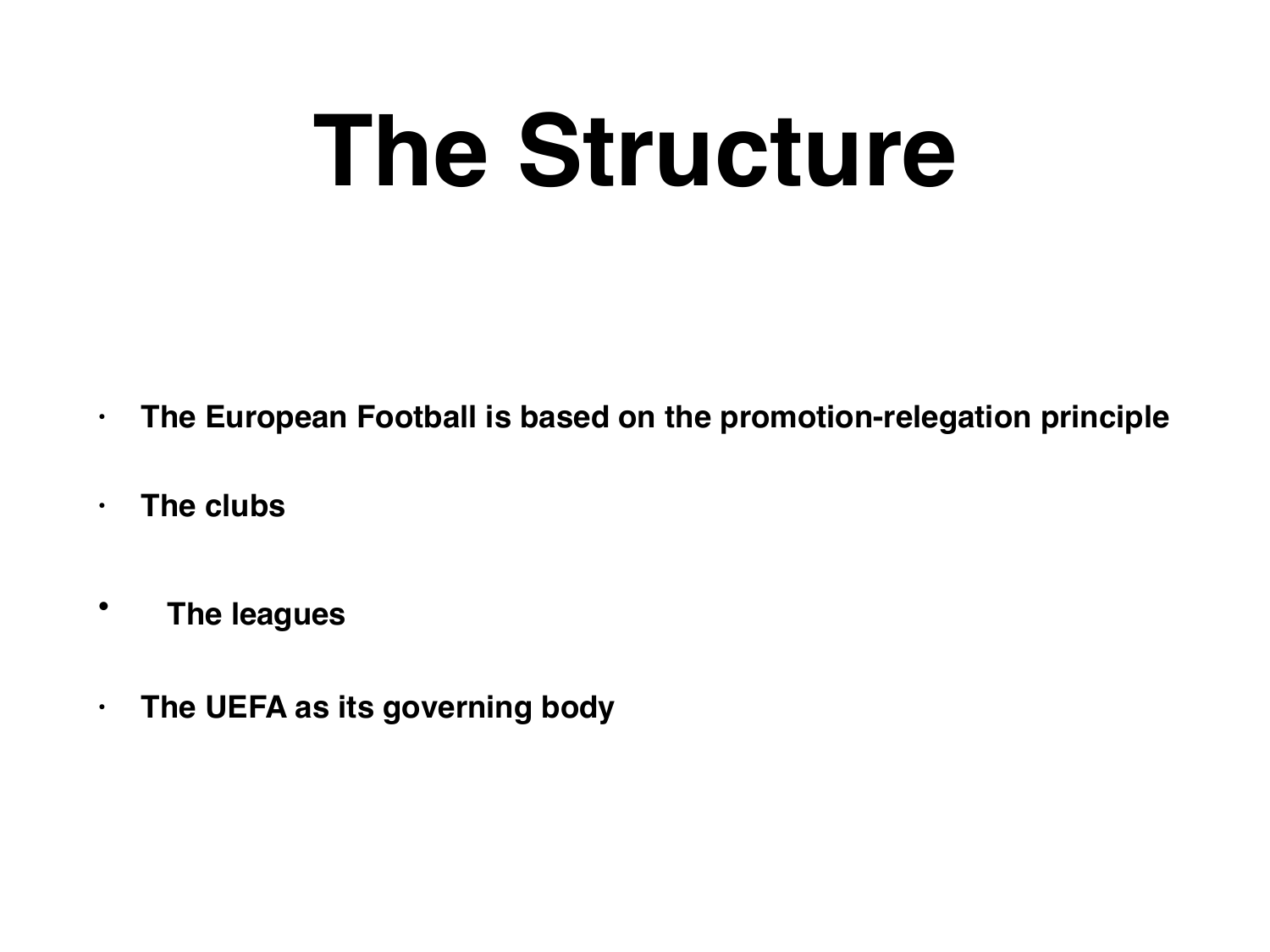## **The Market**

- **• It is the mix of private equity market and stock market**
- **• There is a limited number of clubs on the market and this number never grows**
- **• The value of the biggest clubs will keep growing as they are diamonds polished throughout decades**
- **• Club is to be considered as a private equity investment**
- **• Clubs trade players' contracts**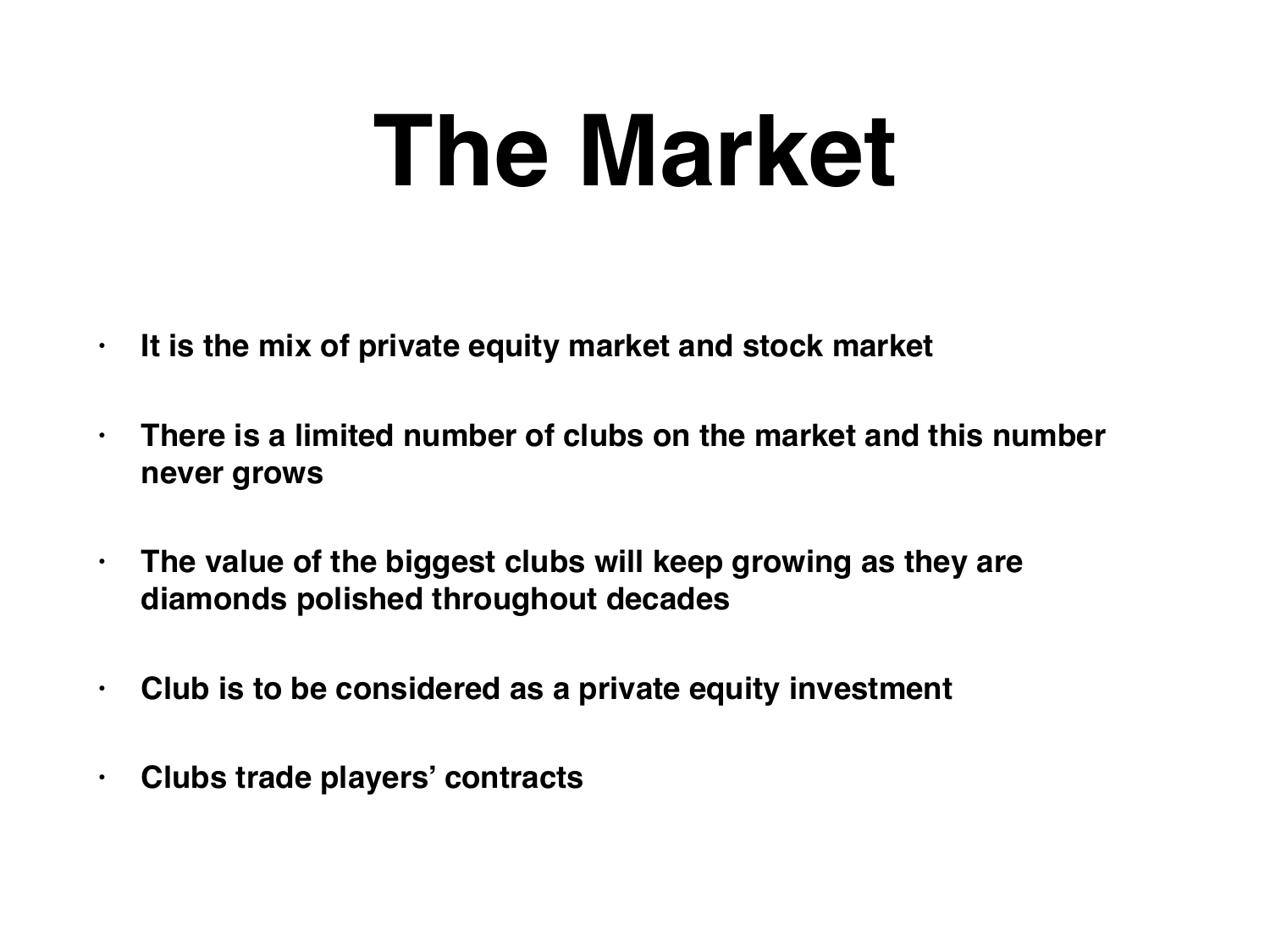## **The club**

- **• It is a unique infrastructure filled with mostly human capital**
- **• It needs a lot of layers of smartly interlinked expertise to function**
- **• It carries a certain personality with it, embedded in its historical DNA, in most cases representing the developments of the city it resides in and/or the world perception of the people (Real vs Barcelona)**
- **• It has immortal stars from the past whose power, talent and aura never leave the club (Diego Maradona/Napoli, Johan Cruyff/Ajax, Barcelona)**
- **• As a business it as an open end ecosystem/fans stay, partners change**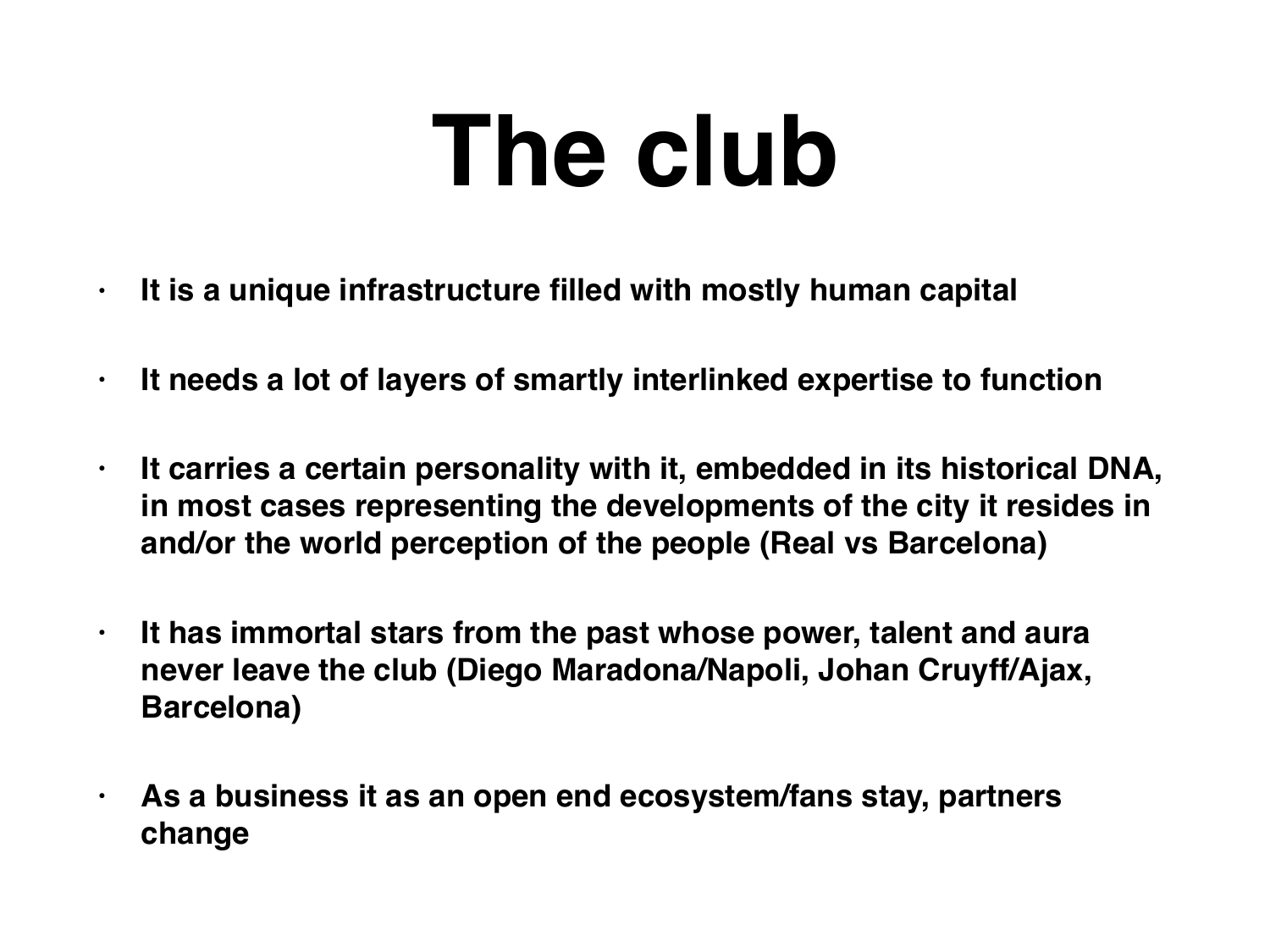# **A - B - C - D - E - F**

- **• A Super Clubs/Large Cap:** Real Madrid, Barcelona, Juventus, Bayern, PSG, Liverpool, Manchester City, Manchester United/They mostly buy for their financial success depends on the footballing success; they bid the highest, they don't want others to join this circle/
- **B - Great Big Market Clubs/Big Cap :** Internazionale, AC Milan, Borussia Dortmund, Atletico Madrid, Chelsea, Arsenal, Tottenham, Marseille /They also mostly buy; they also buy to develop and to sell to Super Clubs/
- **C Great Small Market Clubs/Top Small Cap:** Benfica, Ajax, Dinamo Zagreb, Anderlecht, Basel FC, Slavia Prague, RB Salzburg /They dominate domestic market where they buy; they are the great developers; they have one to three supply channels to either African or South American talent or both, they supply A, B and D/
- **D Bigger Big Market Clubs/Bigger Mid Cap:** Schalke 04, Valencia, Sevilla, AS Roma, Lazio,Leicester City, Lille, AS Monaco, Fenerbahce, Galatasaray, Zenit /They buy what A and B don't buy; some develop some don't; don't have the platform & resources to join B or C/
- **E Smaller Big Market Clubs/Smaller Mid Cap:** all the rest of thew clubs from Serie A, 1Bundesliga, Ligue 1, La Liga, Premier league /They mostly buy from 2nd divisions in their country; some are developers, most are survivors; they feed D and less B/
- **F The Rest/Small Cap:** potential gems from small and smaller markets who can be developed into C / potentially high percentage profit earners/**\***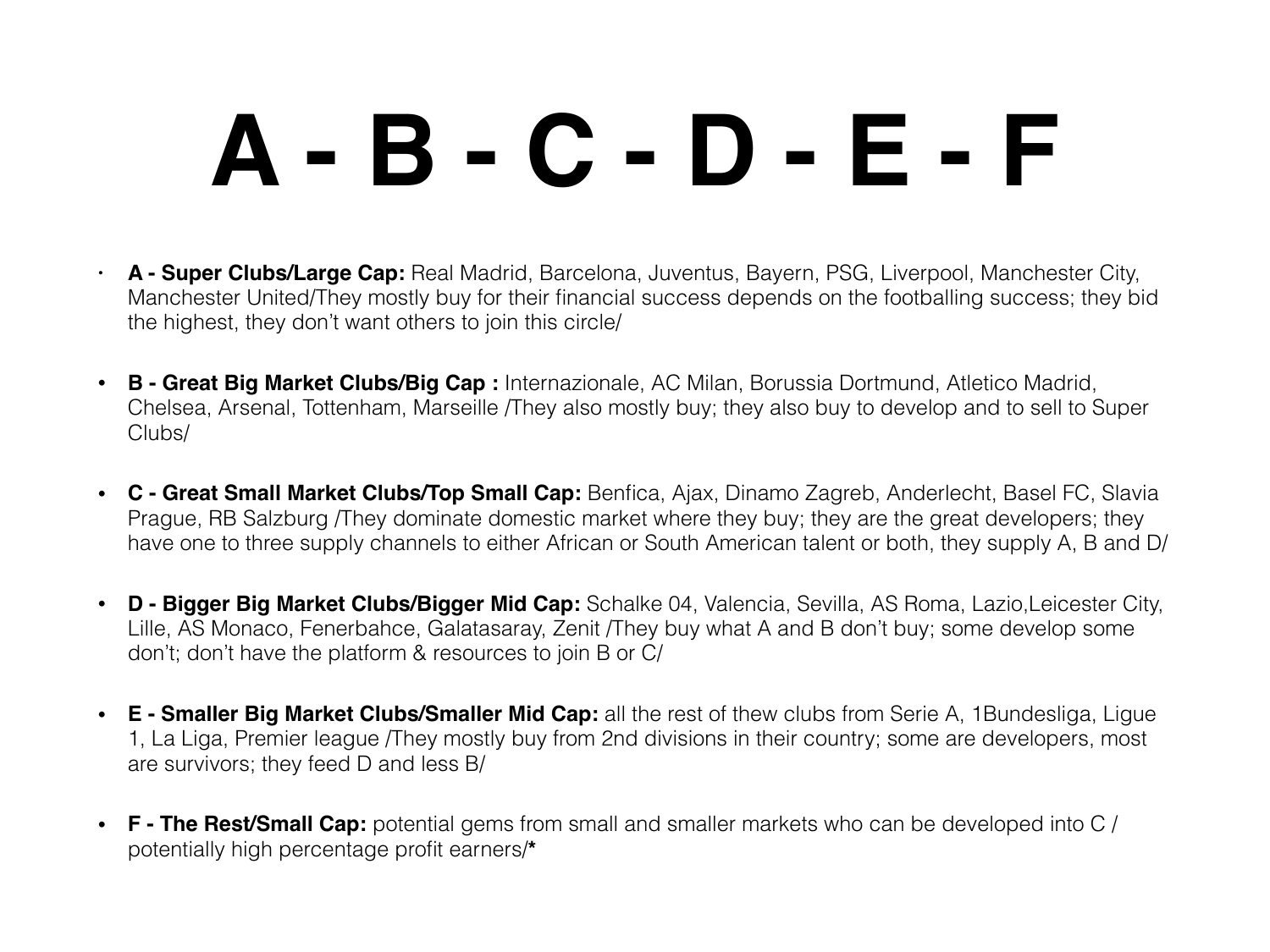# **The Players' Market**

- **• Players' contracts not players are being traded/they can say no**
- **• Talent is the most sought after and elusive thing in football; because it is rare, owners are prepared to pay tens and hundreds of millions to obtain it; the value of exclusive talent will keep going up (Kylian Mbappe, Erling Haaland)**
- **• The value of the contract of the player swings with his performance but also with many more variables**
- **• Players' contracts can be traded twice a year: winter and summer transfer window**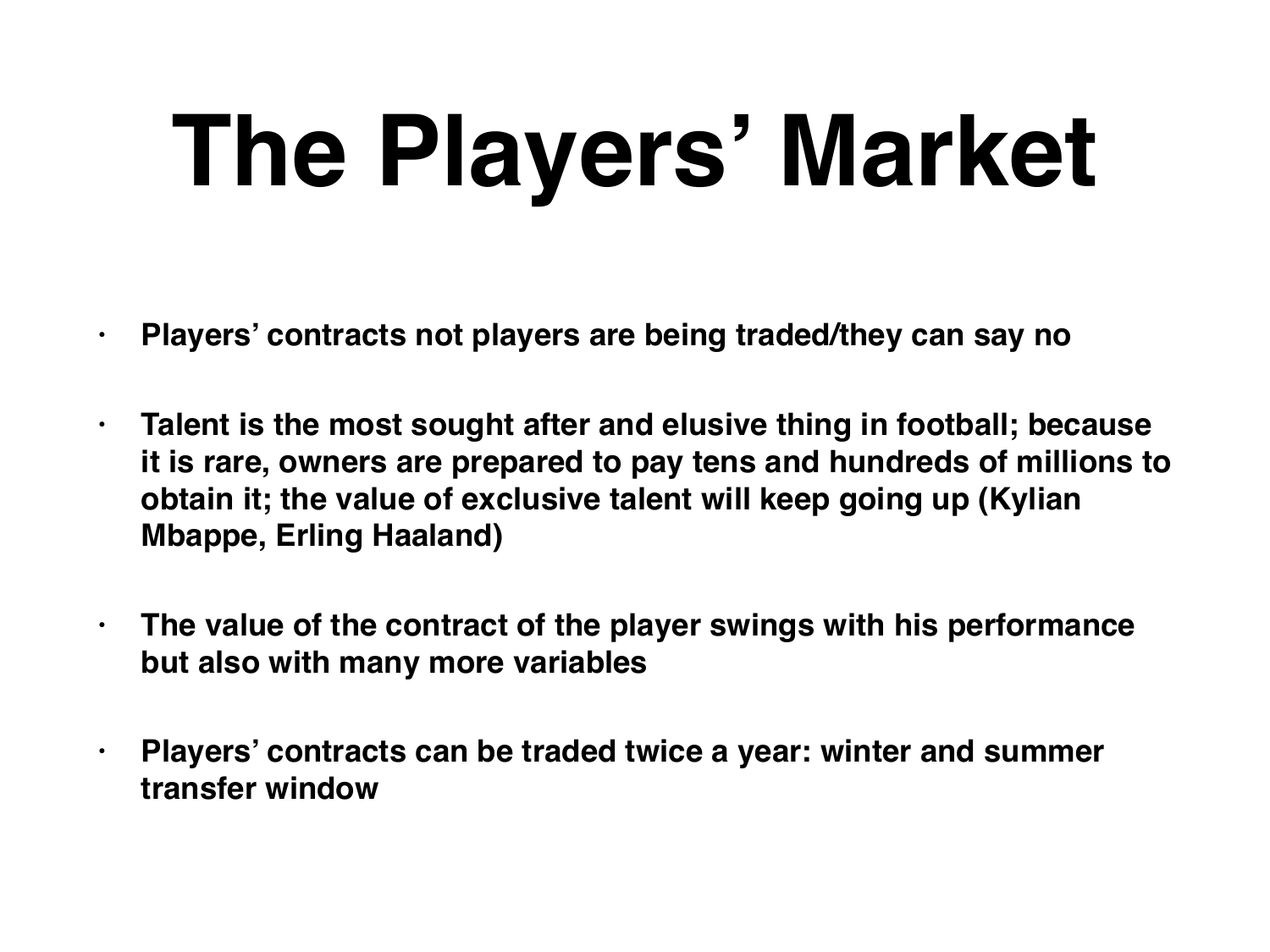### **Value Creation Process-Small Cap**

- **• Clear philosophy and strategy of the owners/management for the operations on all levels of club's functioning (please see The Most Important Thing)**
- **• Scouting domestically: try to get as close to the monopoly on the nation's talent as possible for this gives influence over national teams on all levels/**
- **• Scouting internationally: focus on the unexplored markets; case Paris; similarity with looking for undervalued small cap stocks & micro stocks/**
- **• Alliances with the clubs within Europe and outside Europe /case RB Salzburg; Erling Haaland/; many benefits (loans, friendlies, leveraging the partnerships)**
- **• Transfer policy /agents have the biggest influence on most player's decisions/**
- **• Business partners /sponsors, suppliers, merchandising/**
- **• Fans relationship**
- **• Ecosystem /1. own; 2. connected to bigger ones/**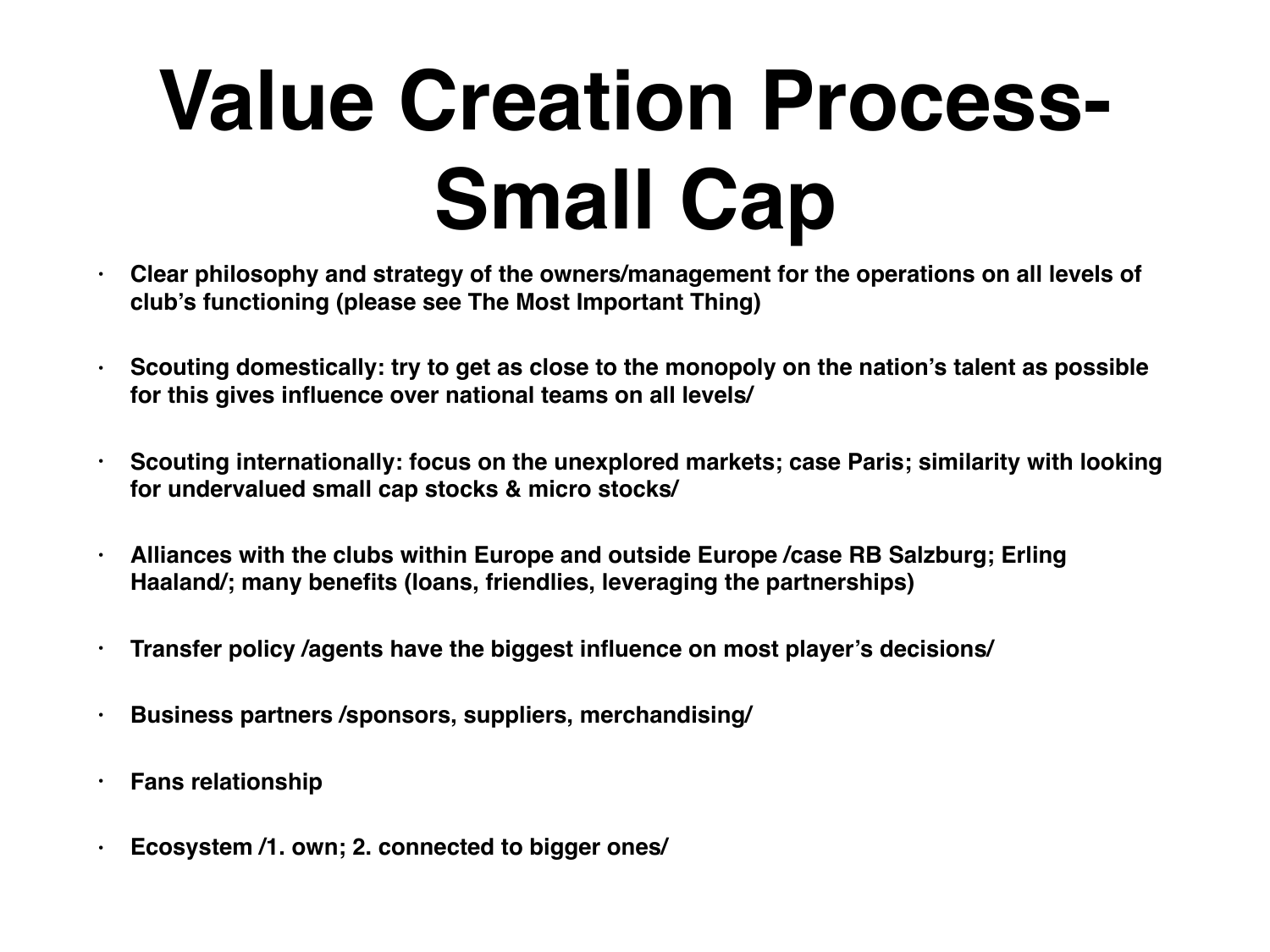### **Value Creation Process-Mid to Big Cap**

- **• Clear philosophy and strategy of the owners/management for the operations on all levels of club's functioning (please see The Most Important Thing)**
- **• Talent acquisition: Scouting domestically /try to get as close to the monopoly on the regional talent as possible for this gives influence over national teams on all levels/**
- **• Talent acquisition: Scouting internationally /focus on the explored and under-explored markets; similarity with looking for value small to mid cap stocks/**
- **• Alliances with bigger clubs within Europe and strong clubs outside Europe**
- **• Transfer policy /agents have the biggest influence on most player's decisions/**
- **• Business partners /sponsors, suppliers, merchandising/**
- **• Fans relationship**
- **• Ecosystem /1. own; 2. connected to bigger ones/**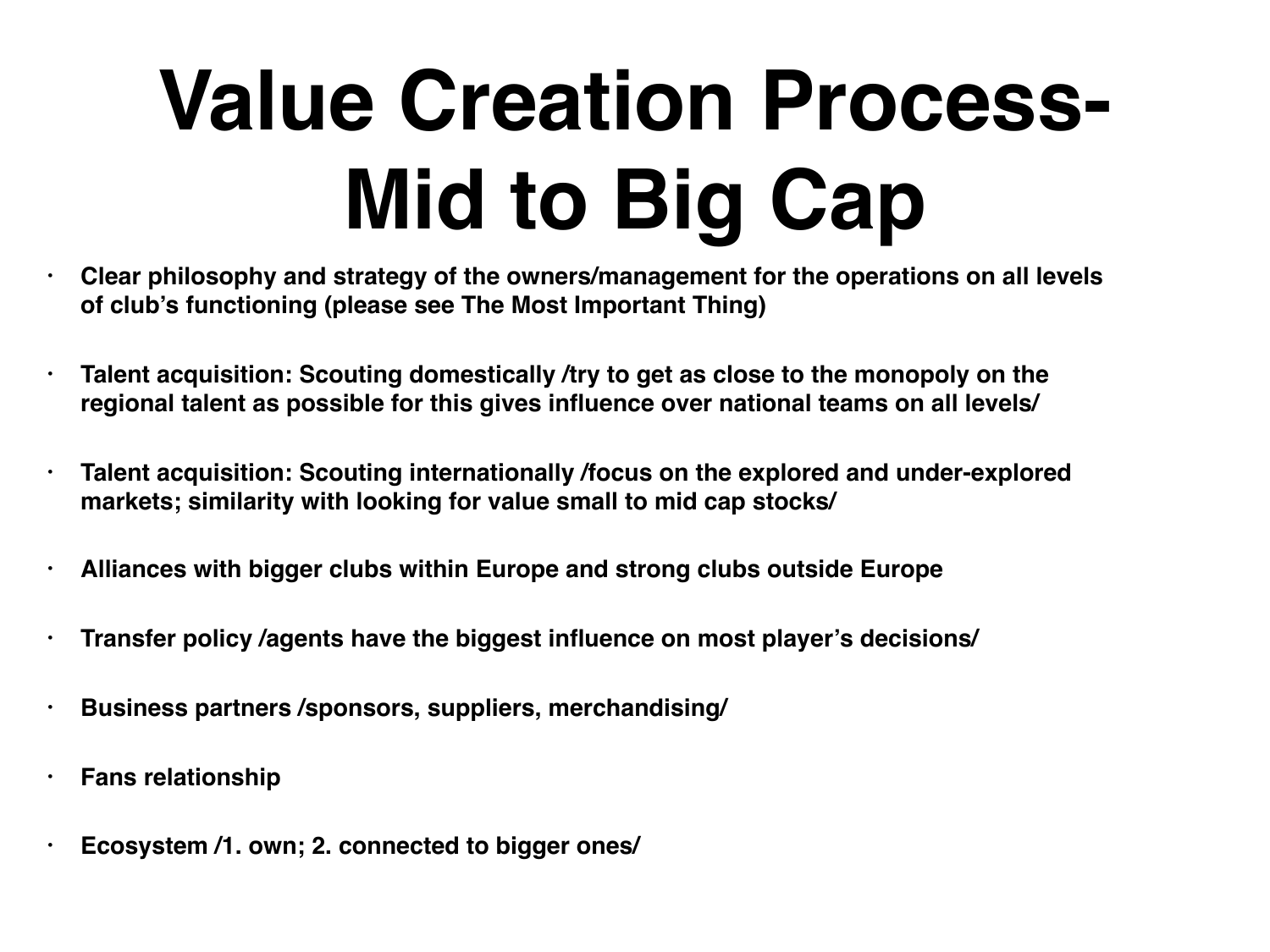## **Value Creation Process - Big Cap**

- **• Clear philosophy and strategy of the owners/management for the operations on all levels of club's functioning (please see The Most Important Thing)**
	- **• Talent acquisition: Scouting domestically /try to get as close to the monopoly on the nation's top talent as possible for this gives influence over national teams on all levels/**
- **• Talent acquisition: Scouting internationally /focus on the well established; similarity with looking for value big cap stocks with a predictable potential/**
- **• Alliances with strong clubs outside Europe**
- **• Transfer policy /agents have the biggest influence on most player's decisions/**
- **• Business partners /sponsors, suppliers, merchandising/**
- **• Fans relationship**
- **• Ecosystem /1. own/**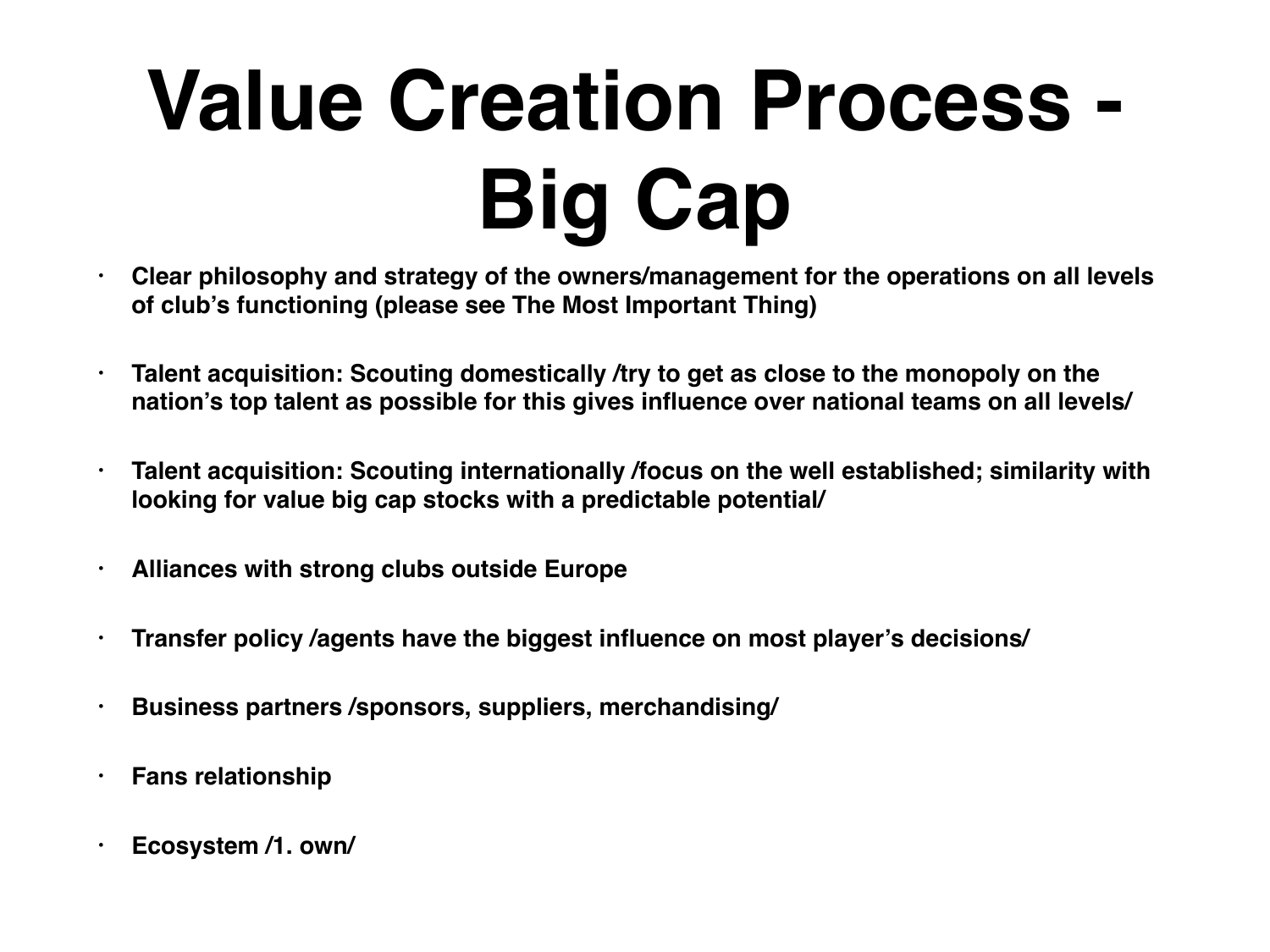### **Value Creation Process - Super Clubs**

- **• It is becoming increasingly costly to enter this exclusive club (case AC Milan: Elliott Management)**
- **• Build on the Heritage: Clear philosophy and strategy of the owners/management for the operations on all levels of club's functioning (please see The Most Important Thing)**
- **• Talent acquisition/Scouting domestically: buy any outstanding talent to strengthen your talent base to block domestic competition to come closer and prevent other Super Clubs to strengthen them; resemblances Tesla, lithium supply/**
- **• Talent acquisition/Scouting globally: acquire the most exclusive talent to strengthen your talent base and block global competition to come closer; resemblances Facebook: Instagram, WhatsApp/**
- **• Transfer policy /agents have the biggest influence on most player's decisions/**
- **• Business partners /sponsors, suppliers, merchandising/**
- **• Fans relationship /scale up your global reach as fast as possible as lines are being drawn and will be difficult to erase in the foreseeable future/**
- **• Ecosystem /1. own/**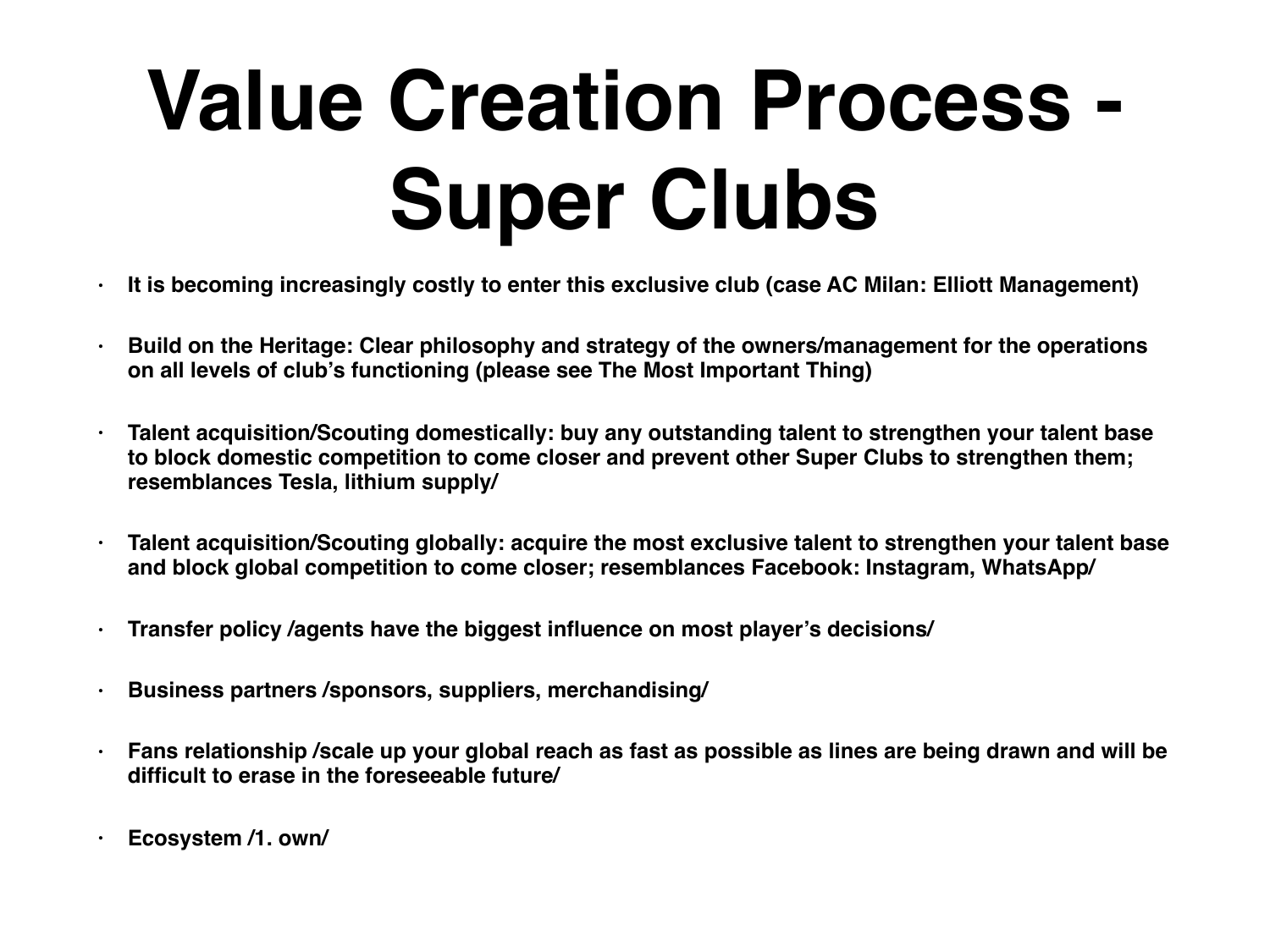### JAKA LUCU: **The Most Important Thing/Investing in Football Club in Europe**

**NOTE:** This document is written based on the structure of Howard Mark's brilliant book The Most Important Thing. I couldn't think of better way to do it. It is a summary of thoughts from real life and real experience on how a profitable football club in Europe shall be managed. I

### **The Most Important Thing is the Scarcity of Talent**

Money wants to buy what it can't buy; in football this means natural talent for talent is a scarcity attached to one person of exceptional skills or to one coach of winning idea and energy or club of outstanding heritage and playing philosophy. When this things come together, value is created.

### **The Most Important Thing Is the Club as the Infrastructure**

Football club is an infrastructure filled with human capital, which, if assembled and managed properly, can be value creating, value adding and far reaching for it offers uncertainty in relatively certain market conditions. Its brand can leverage the reach of all other entities/brands connected to it for to the club a community of fans/customers is attached, in many cases for life.

### **The Most Important Thing Is Club's Management**

Club's management sets the vision, defines the philosophy and executes the policy that needs to be felt on all levels of The Most Important Thing. When the management is of high quality and complimentary with the know-how on different levels of the club and when it sticks to the agenda that works, club football with a strong brand shall perform breakeven or better 3 out of 4 seasons.

### **The Most Important Thing Is the Current Team (F11)/The Product**

Current team is the end product of the whole club in real time and in most circumstances the sum of all people working for the club, philosophy of the club and the energy within and around the club. When those are chosen and managed carefully, and with the creation of the value for all stakeholders in mind, more value is being created and with more value created the club starts moving in higher echelons of European and World football. This consequently means more success related income and therefore more income from commercial activities, which means more funds but also more prestige when the FC is scouting and signing outstanding talent. The quality of the F11 is of great importance in relation to giving an outstanding young talent playing environment where he can feel secure, driven, protected and pushed to improve at the same time. Mature and high quality players shall/will assure the continuation of the success and at the same time offering an outstanding young talent playing environment to strive. That is how the prestige of the club is being created and multiples on the value of the player's contract are created.

### **The Most Important Thing Is Head Coach/He is the ultimate CSO & CEO In One Person**

Football coach is much more than just a football coach; he is a manager, a politician, a psychologist and (most) players' best friend and the person who's tactical and personnel decisions the whole club relies upon.

### **The Most Important Thing Is Coaching Team**

Coaching team is/are executing head coach's directions on isolated levels (goalkeepers' coach, defence coach, strikers' coach, physical coach, individual technique coach), making sure that head coach's vision is being applied on those levels and later aligned again on the highest layer/level. They are the senior managers of the footballing operation of the club.

### **The Most Important Thing Is the Stadium**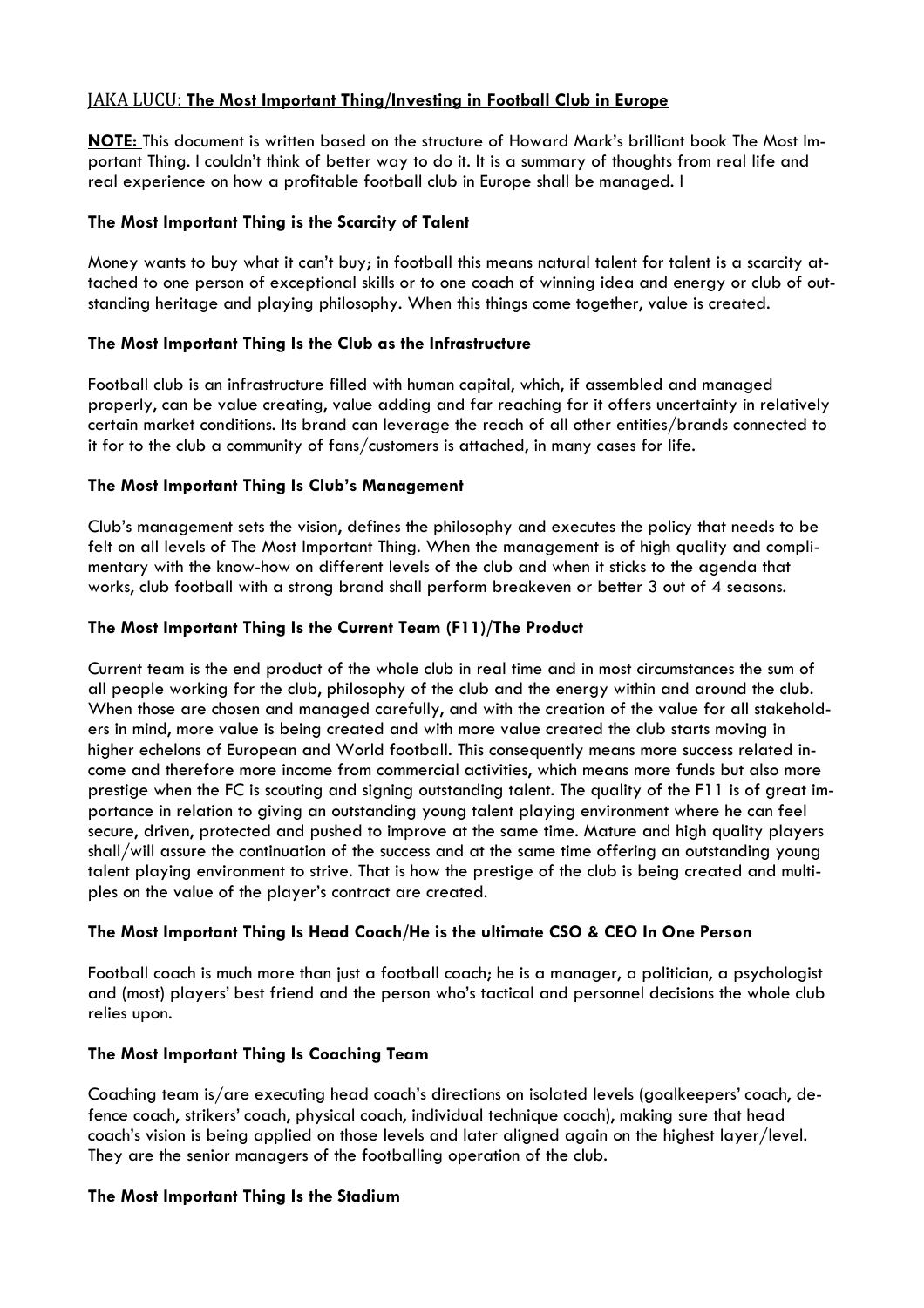Stadium is a sacred place for any team and its fans. It is also the place where all shareholders and stakeholders get together and join the financial and emotional investment behind the team on the pitch. It is the constructional infrastructure of the club, where club's commercial partners can apply their strategies aligned with the philosophy of the club.

### **The Most Important Thing Is the Academy**

Academy is a breeding and vital part of any club. In any market, but especially in a small market, there are two selections that are of utmost importance: U15 and U17. There are two main reasons for that: one can see a real talent emerging in the age group between 13 years to 15 years (U15) and the maximisation of the value of the potential of player on the small(er) markets is in the age group between 15 years and 17 years (U17). If an outstanding player aged 17 is technically, physically and mentally capable of playing for the F11 of any club then his market value multiplies again. That is how AS Monaco operates for example

### **The Most Important Thing Is Academy Coaching Staff**

Academy coaching staffs are the people who work with young players at their most tender and vulnerable years of their personal and sporting development. They are the 2<sup>nd</sup> family of the player. They therefore need to posses great technical and human capital management skills for they need to connect skills and character of the players to their playing positions. They also need to recognise the outstanding talent and harness their individual peculiarities, which are most likely attached to them and make them stand out.

### **The Most Important Thing Is Recruitment System Domestically/Screening the Domestic Market for Value**

Having a realistic - depending whether club's market are less rich other clubs from any country, no matter the price or the club is on the lower end of the feeding chain and it needs to look for value at smaller markets, unexplored markets or under explored big markets - and very strong scouting and screening system at place is a vital thing for any club. Scouting shall focus on the age group between 13 and 15 years for this is the period when players real talent is being recognised and there is still enough room for the coaching staff in the Academy to further develop the potential of the chosen player(s). The biggest clubs from smaller leagues shall aim to have 30% of the players in all selections of U15 – U21 national teams to have a 'majority' in the domestic talent market.

### **The Most Important Thing Is Recruitment System Internationally/Screening the Global Market for Value**

Very few clubs can from outside Top 5 can compete with the biggest/bigger clubs from the biggest/bigger markets for the recognised and already developed young talent, especially from the countries of great footballing heritage. It shall therefore do one of the following two things or both: chose partner developing clubs in Africa to get the supply of the best talent and do the rest of the work at home or set-up an academy which will work with the same philosophy and working guidance as the one at home. Smaller clubs shall also look for hidden value in DNA strong parts of Europe; Paris for example has one Super Club (PSG)

### **The Most Important Thing Is the Analytical Staff**

There shall be two strong analytical/software minds within the club's structure:

- one to analyse the every next opponent of the FC;

- one to analyse own players of the FC as well as the players spotted by the scouting team and recommended for the FC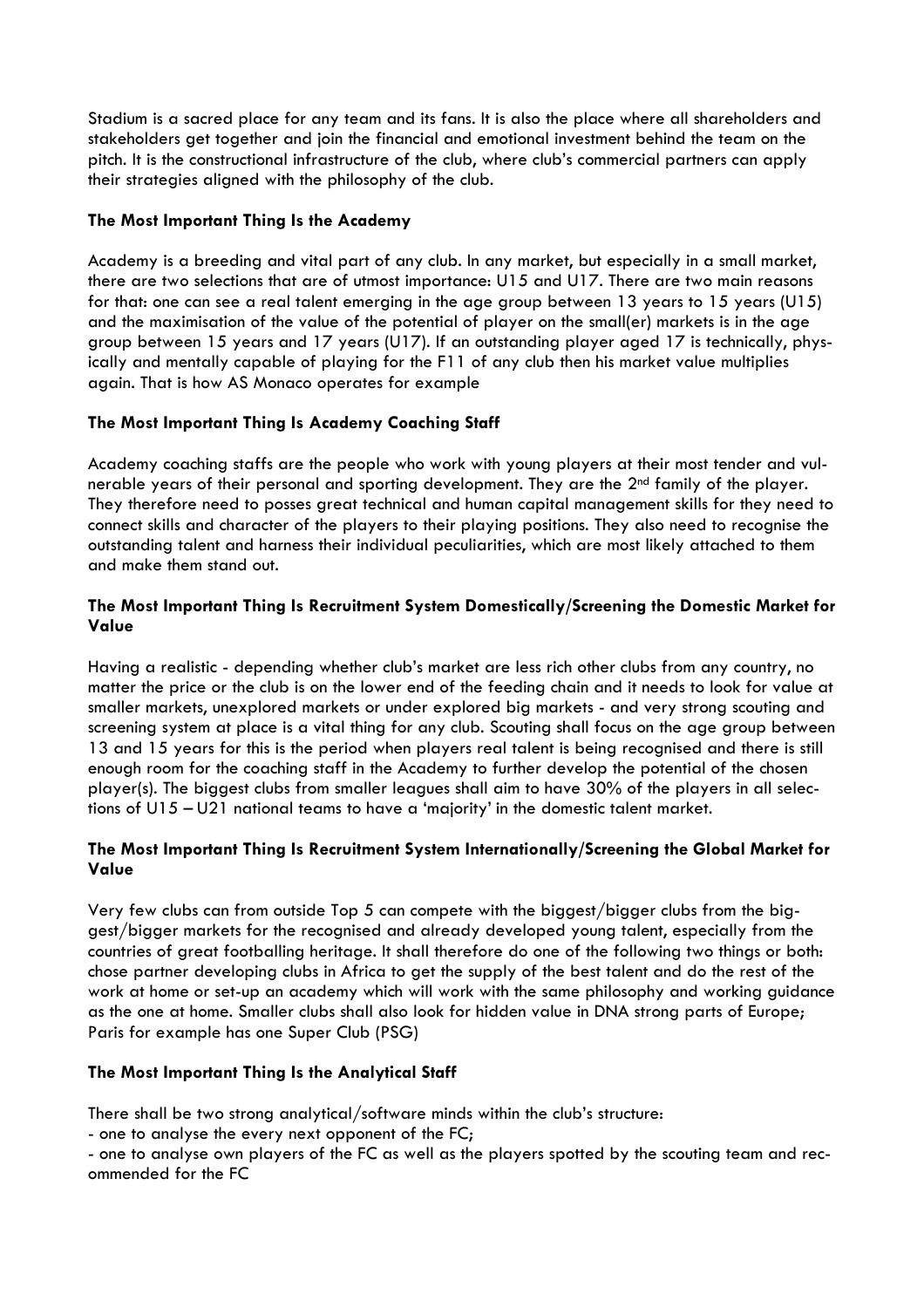### **The Most Important Thing Is Transfer Policy/Innovation**

Transfer policy is most probably the most important activity for the constant innovation of the club. It might seem easy but it is not easy at all for it requires 2<sup>nd</sup> level thinking and enabling constant inflow of the outstanding player talent consequently creating added value of selling of the contracts of those same players to the higher level and ideally with a multiple return on the initial investment.

### **The Most Important Thing Is PR/Media Strategy**

PR/Media strategy shall aim to present the main persons within the club in the best possible light, but also as honest and as transparent as possible. This way the trust of all audiences will be won and sound foundations for further growth set.

### **The Most Important Thing Is Social Media Interlinking**

Social media manager needs to be a connoisseur of football, person with great understanding of media landscape and the purpose of every platform to be used for creating platform of fans/friends/supporters. Social media manager needs to have a great understanding of the community creation, image creation, opinion shaping, fun making and interlinking of the platforms of the players and other stakeholders attached to Olimpija FC.

### **The Most Important Thing Is Back Office Staff**

Back office staff is in charge of smooth running of the operations that will also be reflected on the match day, on the pitch: making sure all salaries are transferred on time, making sure all players' accommodation is being taken care of, making sure all player's families have entries in kindergartens and schools, making sure all players' spouses are accepted within the club circle and presented the possibilities to become members of international associations, having advice on tax matters at hand, booking flight tickets, booking hotels, organising logistics for the travels and pre-season camps, that VIP members and guests are regularly informed about schedule and any other news that might have affected their own schedules or image. Most importantly, they are in charge of Match Day organisation i.e. making sure security is taking care of safety, VIP logistics are in place, merchandising ready, medical help available on site. Once all mentioned is functioning smoothly the coaching team and players are calm and can focus only on the pitch. Where, of course, everything is won or lost on any give Match Day.

### **The Most Important Thing Is Club's Finance**

Strict policies! Know when to risk and why you risk (upside)!

### **The Most Important Thing Is Sponsors/Partners**

There are two types of potential sponsors:

- those corporations/companies that will see real business opportunity in the relationship with the FC and will prepare thought – through campaign accompanied with activation activities; - political sponsors who will become partner of the FC at the will of the Mayor of City for he controls city's budget

### **The Most Important Thing Is Marketing/Keeping the Market Share**

The most important thing within marketing is starting to locking-in the fan base for a longer period of time. Social-media base strategy to achieve this need to be developed.

### **The Most Important Thing Is Merchandising**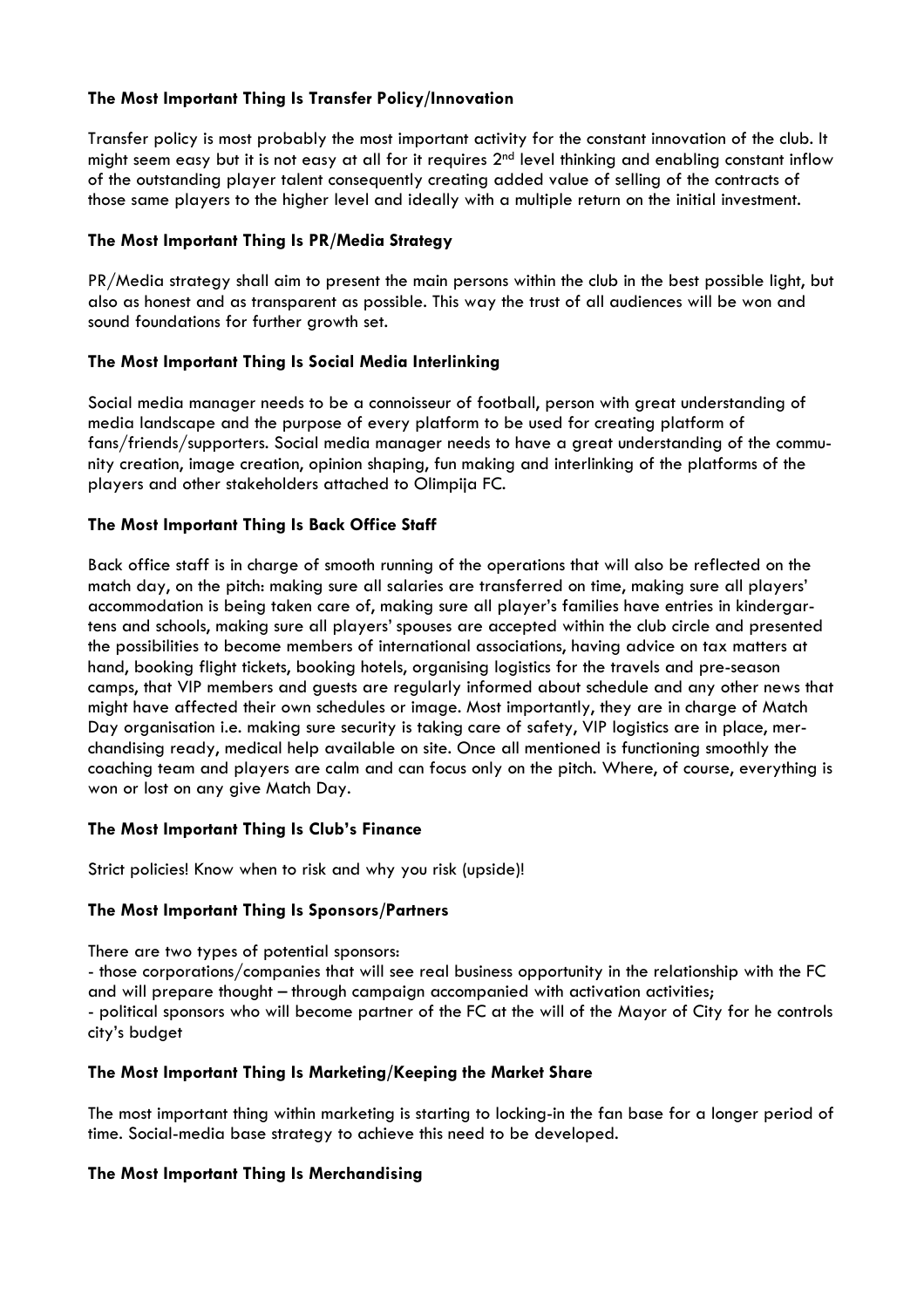Merchandising is the combination of shared emotions, fate, philosophy and personal affiliation created by the club and forwarded to fans for a very handsome return. Trend of merchandising income will show how well the team is performing, how well the club's brand is perceived and how well club is communicating with its fan base. The items within 'merchandising' are literally limitless with replica kit being the most important one and normally the best selling one.

### **The Most Important Thing Is Ticketing**

Ticketing shall reflect the importance of the Match Day and shall be adjusted accordingly. The team in charge of ticketing shall therefore have a great understanding of the importance of the level of the competitions – UEFA – Domestic League – Domestic Cup – Friendly Games/Pre-Season Tournaments – as well as of the dynamics of the society of city/lifestyle. UEFA competitions, especially in the case of UEFA CL Group Stage, you can charge people of most cities 'anything' as demand usually outstrips availability, the rest depends on the supply – demand.

### **The Most Important Thing Is VIP Facilities**

VIP facilities have never so far been put in proper use at Olimpija FC but they seem to have greatuntapped potential. VIP shall bring together the business community of the city, show-business people, models, other sportsmen and visiting clubs and/or their representatives. Different levels of offer packages and prices need to be determined in regard to the importance of the competition and the commitment of the VIP customer. VIP of any FC has the potential to become once a week pop-up hub for movers and shakers of the city. In the biggest markets it is an established hub for movers and shakers of the city or persons related to the president and his business interests. (Ali Koc/Fenerbahce FC).

### **The Most Important Thing Is the Fan Base**

FC's domestic and global customers. A base for the commercial success; tightly related to the success, PR strategies and SM operations.

### **The Most Important Thing Is the City**

How strong do people of the city support the club? What are they expecting?

### **The Most Important Thing Is the Country**

The rule of the law; transparent business operations.

### **The Most Important Thing Is Perpetual Innovation**

The level of talent, the commitment to quality, ingenuity, clear leadership structure, the air of enthusiastic collaboration, understanding, recognising, managing the risk shall describe a successful FC;

Any investment in the FC anywhere in the world and in Europe as the most developed market especially must be understood as a private equity type of investment, where smart and interlinked management of the club and particularly its talent on the pitch creates and adds value. This value – expressed with winning on the pitch and leveraging the income potential off the pitch - will create more and more opportunities for the FC to participate in the group stages of the UEFA competitions, where all the big things happen. This is when any FC is perceived as an enterprise and attractive business opportunity.